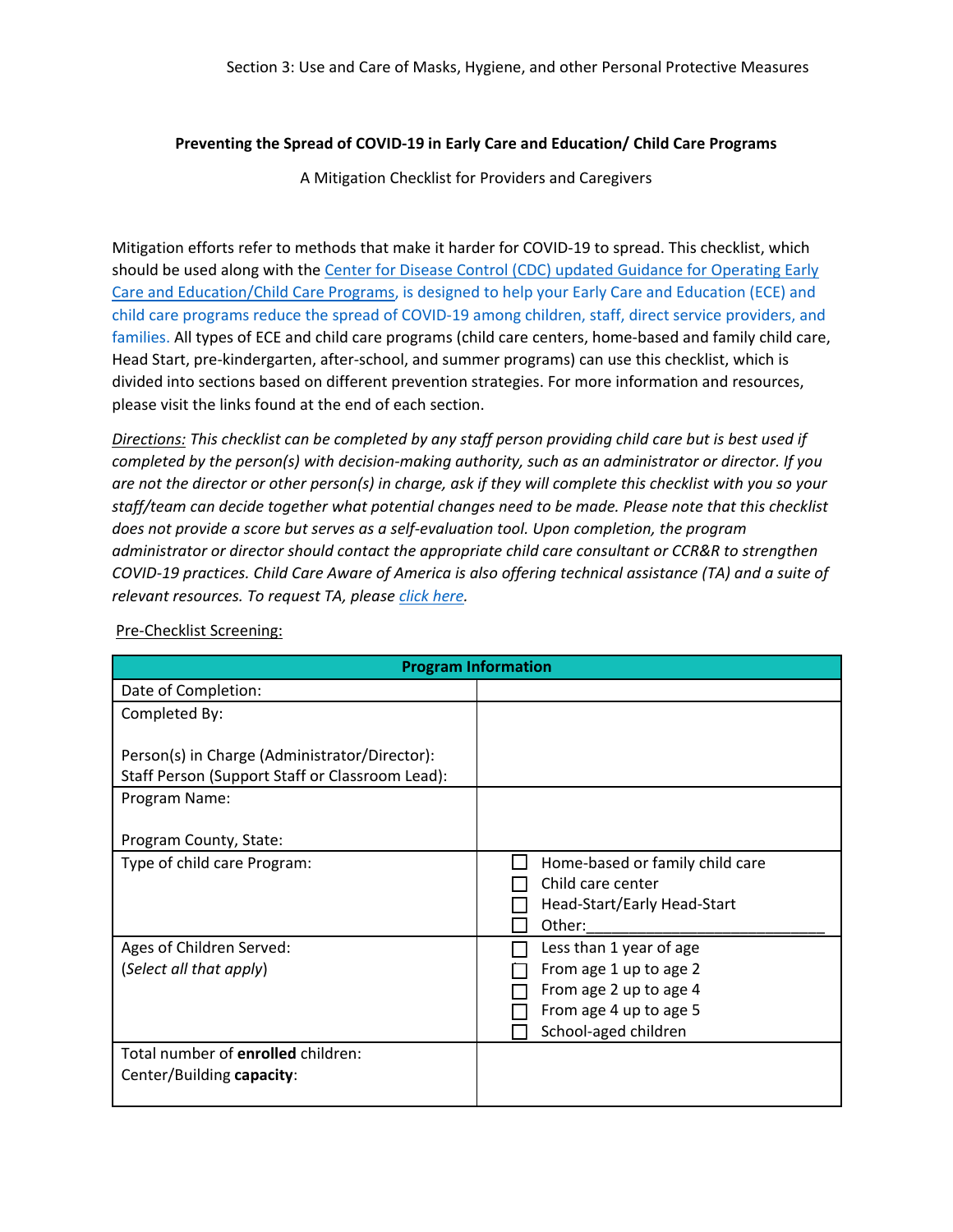| Average number of attending children:                                                                                           |                                                                                                                                                                                                                                        |
|---------------------------------------------------------------------------------------------------------------------------------|----------------------------------------------------------------------------------------------------------------------------------------------------------------------------------------------------------------------------------------|
| (Calculate average over a 4-week period)                                                                                        |                                                                                                                                                                                                                                        |
| Total number of available classrooms/child-                                                                                     |                                                                                                                                                                                                                                        |
| occupied spaces:                                                                                                                |                                                                                                                                                                                                                                        |
| Total number of in-use classrooms/child-                                                                                        |                                                                                                                                                                                                                                        |
| occupied spaces:                                                                                                                |                                                                                                                                                                                                                                        |
|                                                                                                                                 |                                                                                                                                                                                                                                        |
| Service capacity of your child care facility:<br>(Capacity facility is licensed for)                                            |                                                                                                                                                                                                                                        |
|                                                                                                                                 | <b>Staff Information</b>                                                                                                                                                                                                               |
| <b>Total Number of:</b>                                                                                                         |                                                                                                                                                                                                                                        |
| <b>Full-Time Staff:</b>                                                                                                         |                                                                                                                                                                                                                                        |
|                                                                                                                                 |                                                                                                                                                                                                                                        |
| Part-Time Staff:                                                                                                                |                                                                                                                                                                                                                                        |
| Administrative/Office Staff:                                                                                                    | A/O:<br>Other: and the state of the state of the state of the state of the state of the state of the state of the state of the state of the state of the state of the state of the state of the state of the state of the state of the |
| Other/Support Staff:                                                                                                            |                                                                                                                                                                                                                                        |
| Do staff travel between programs/sister-                                                                                        |                                                                                                                                                                                                                                        |
| programs or buildings?                                                                                                          |                                                                                                                                                                                                                                        |
| (If Yes, please describe how often)                                                                                             |                                                                                                                                                                                                                                        |
| <b>Program Points of Contact (POC)</b><br>For child care homes and similar smaller ECE spaces, please list as most appropriate. |                                                                                                                                                                                                                                        |
| COVID-19 Coordinator                                                                                                            | Name:                                                                                                                                                                                                                                  |
|                                                                                                                                 | Email:                                                                                                                                                                                                                                 |
|                                                                                                                                 | Phone Number:                                                                                                                                                                                                                          |
| <b>Facility Maintenance</b>                                                                                                     | Name:                                                                                                                                                                                                                                  |
|                                                                                                                                 | Email:                                                                                                                                                                                                                                 |
|                                                                                                                                 | Phone Number:                                                                                                                                                                                                                          |
| Local Public Health Agency OR child care                                                                                        | Name:                                                                                                                                                                                                                                  |
| Consultant                                                                                                                      | Email:                                                                                                                                                                                                                                 |
|                                                                                                                                 | Phone Number:                                                                                                                                                                                                                          |
|                                                                                                                                 |                                                                                                                                                                                                                                        |
| State Public Health Agency (Regional Specialist)                                                                                | Name:                                                                                                                                                                                                                                  |
|                                                                                                                                 | Email:                                                                                                                                                                                                                                 |
|                                                                                                                                 | Phone Number:                                                                                                                                                                                                                          |
| <b>Community Information</b>                                                                                                    |                                                                                                                                                                                                                                        |
| Are you familiar with using local/state COVID-19                                                                                | Yes                                                                                                                                                                                                                                    |
| websites to find regularly updated information?                                                                                 | No                                                                                                                                                                                                                                     |
| Does your ECE program direct families and staff                                                                                 |                                                                                                                                                                                                                                        |
| to a COVID-19 testing facility?                                                                                                 |                                                                                                                                                                                                                                        |
| (If yes, please provide facility information)                                                                                   |                                                                                                                                                                                                                                        |
| <b>Additional Information:</b>                                                                                                  |                                                                                                                                                                                                                                        |
|                                                                                                                                 |                                                                                                                                                                                                                                        |
|                                                                                                                                 |                                                                                                                                                                                                                                        |
|                                                                                                                                 |                                                                                                                                                                                                                                        |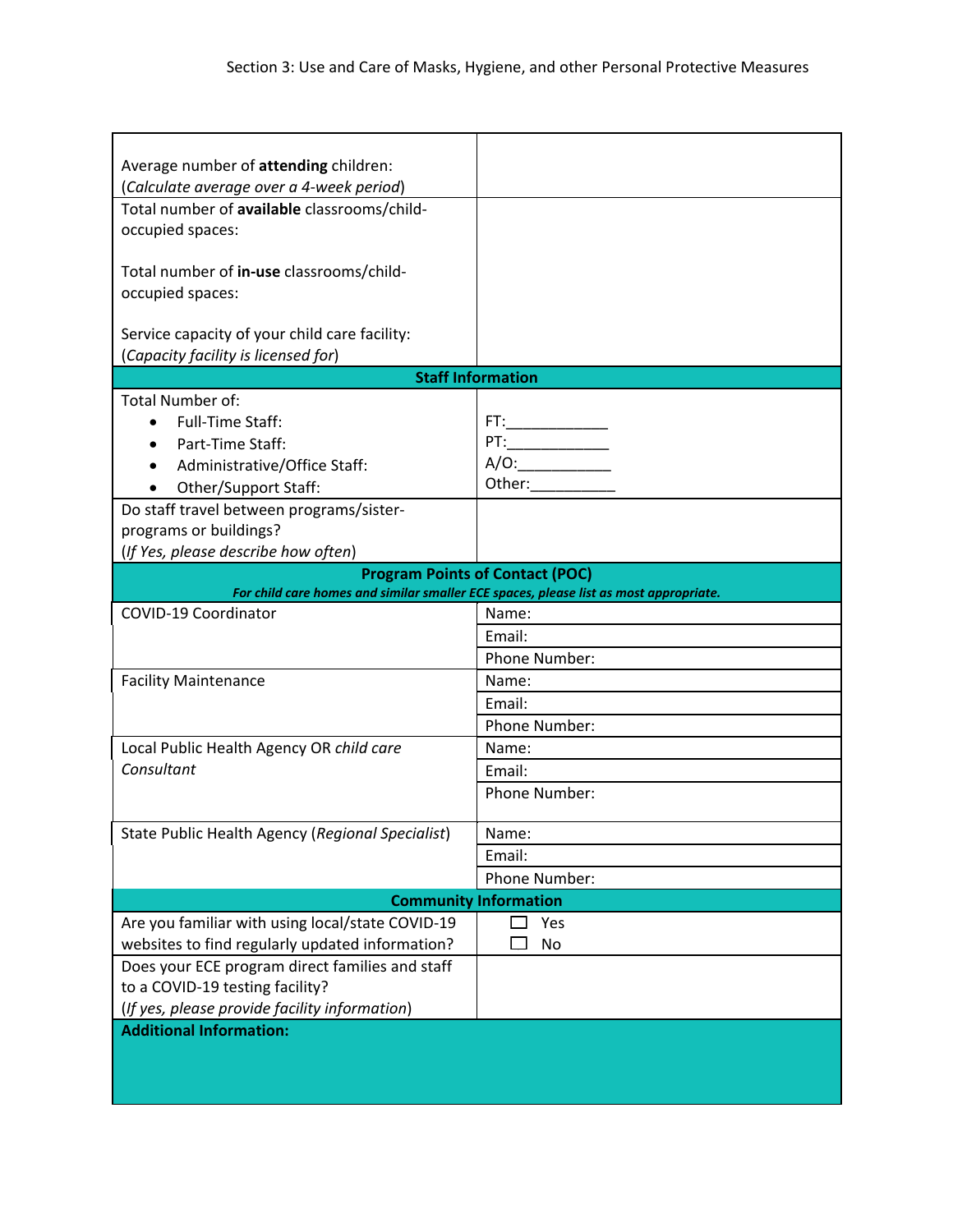## **Section 3: Use and Care of Masks, Hygiene, and other Personal Protective Measures**

a. *In accordance with state or local laws*, do all children ages 2 and over wear masks that cover their mouth and nose unless eating, drinking, sleeping, or unable to wear masks for other health and safety reasons?



b. *In accordance with state or local laws*, do parents, guardians, staff, and other visitors wear masks that cover their mouth and nose the entire time they are in the facility unless eating and/or drinking where appropriate?



c. Do caregivers teach children handwashing procedures with running warm water for at least 20 seconds?



d. If soap and water are unavailable, is there hand sanitizer containing at least 60% alcohol readily available to be used in areas that warrant handwashing with adult supervision?



e. Has it been communicated that children and providers should wash their hands with soap and water at the following key times? (check all that apply)

 $\Box$  Arrival at the facility

- Before and after preparing food, drinks, or bottles
- $\Box$  Before and after eating or handling food, or feeding children
- $\Box$  Before and after helping a child put on or adjust their mask
- $\vert \ \vert$  Before and after administering medication or medical ointment
- $\Box$  Before and after completing a diaper change
- $\Box$  After using the bathroom or assisting a child in the bathroom
- $\Box$  After having contact with bodily fluids
- After handling garbage or other waste
- $\Box$  After touching or removing a mask

Resources & Guidance:

- 1. Review the [CDC's handwashing](https://www.cdc.gov/handwashing/when-how-handwashing.html) guidance.
- 2. [FDA's safe use of hand sanitizer](https://www.cdc.gov/coronavirus/2019-ncov/community/organizations/disinfecting-transport-vehicles.html) to keep staff and children safe.
- 3. [CDC's mask wearing](https://www.cdc.gov/coronavirus/2019-ncov/prevent-getting-sick/cloth-face-cover-guidance.html) guidance for unvaccinated people.